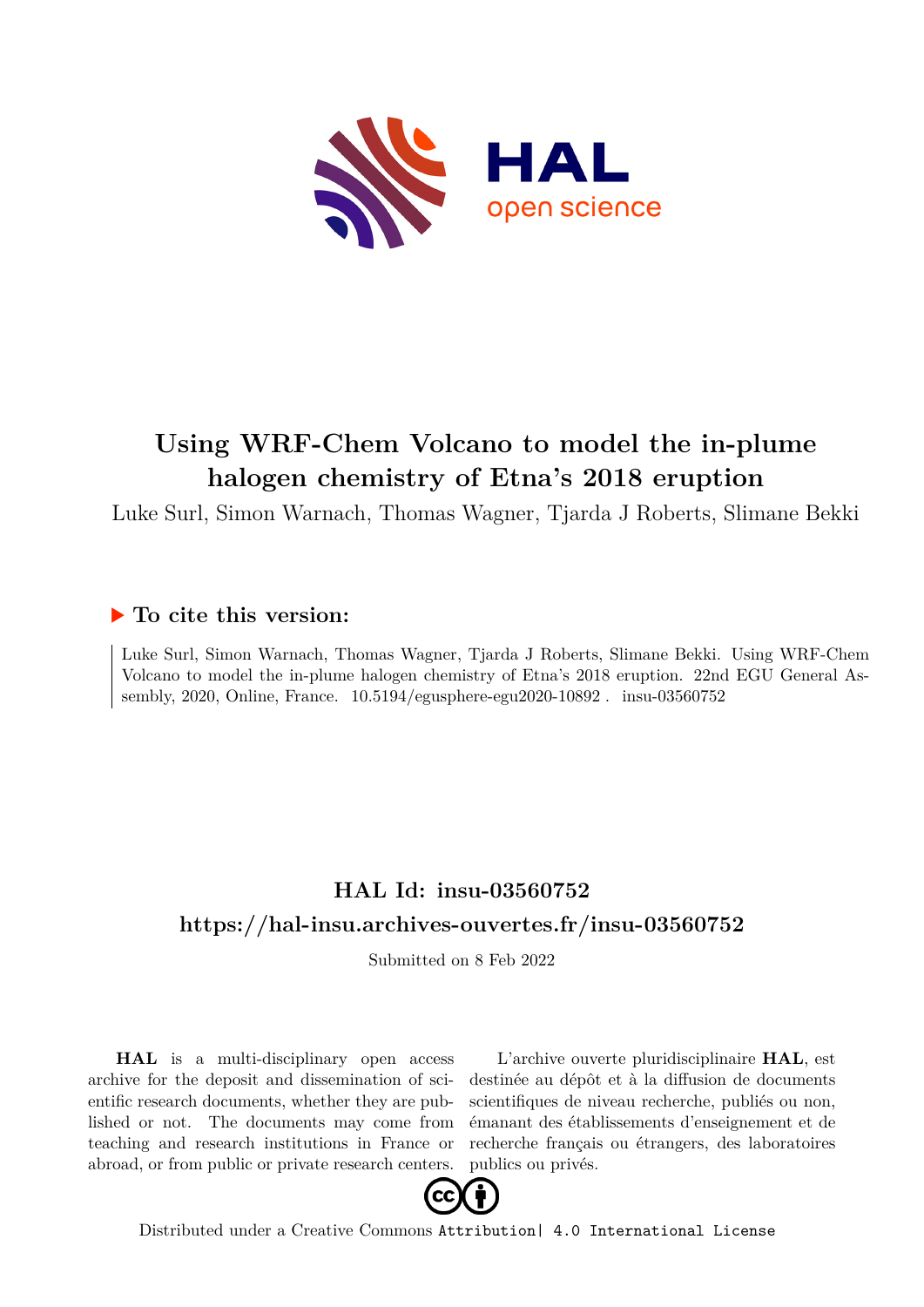

EGU2020-10892 https://doi.org/10.5194/egusphere-egu2020-10892 EGU General Assembly 2020 © Author(s) 2022. This work is distributed under the Creative Commons Attribution 4.0 License.



## **Using WRF-Chem Volcano to model the in-plume halogen chemistry of Etna's 2018 eruption**

 ${\sf{Luke~Surl}}^{1,2}$ , Simon Warnach<sup>3,4</sup>, Thomas Wagner<sup>3</sup>, Tjarda Roberts<sup>1,2</sup>, and Slimane Bekki<sup>2</sup> 1 Laboratoire de Physique et Chimie de l'Environnement et de l'Espace (LPC2E), UMR 7328 CNRS and Université d'Orléans, 3 Avenue de la Recherche Scientifique, 45071 Orléans, France <sup>2</sup>Laboratoire Atmosphères, Milieux, Observations Spatiales, Service d'Aéronomie (LATMOS), CNRS, Institut Pierre Simon

Laplace, Pierre et Marie Curie University, Paris, France

<sup>3</sup>Max-Planck-Institut für Chemie (MPIC), Mainz, Germany

4 Insitut für Umweltphysik, Universität Heidelberg, Germany

Volcanic eruptions emit halogen-containing species in varying quantities, with their emission ratio to tracer species such  $SO<sub>2</sub>$  varying between volcanoes, eruptions, and even phases of an eruptive event.

The bromine explosion is known to occur within volcanic plumes, converting bromine from HBr – the primary form in which it is emitted – to other forms, including the spectroscopically detectable BrO. Measurements of BrO have been made in the plumes of many volcanoes from both groundbased and satellite-based instruments. There also exist a small number of measurements of OClO.

We present results from WRF-Chem Volcano (WCV), a modified version of the three-dimensional regional atmospheric chemistry and transport model WRF-Chem and associated utilities. We have simulated the Christmas 2018 eruptive event of Mount Etna using a nested implementation the model at maximum lateral resolution of 1km, as well as a weaker emission plume representing Etna's more common quiescent degassing state. The plume of this 2018 eruption was observed remotely by the TROPOMI instrument.

WCV is able to model the transport and dispersion of the plume. We compare these model outputs to the satellite observations and use this to estimate the volcanic emission column height.

In terms of chemistry, WCV is able to reproduce the bromine explosion and the major features of the satellite observation – including a cross-plume variation in the BrO/SO<sub>2</sub> column ratio. We find that variations in the BrO/SO<sub>2</sub> ratio are primarily caused by variations in the concentration of ozone. Ozone is consumed by bromine chemistry and is replenished by the mixing in of ozone-rich background air. This creates a zone of low ozone in the core of the plume which is consequently low in BrO and surrounded by a higher-ozone edge with a higher BrO/SO2 ratio.

For the temporal evolution of the plume, we find that the bromine-chemistry of a concentrated emission plume can be divided into four phases, also governed by ozone availability. In the last phase ozone limitation is minimal and the proportion of bromine in the form of BrO (and the